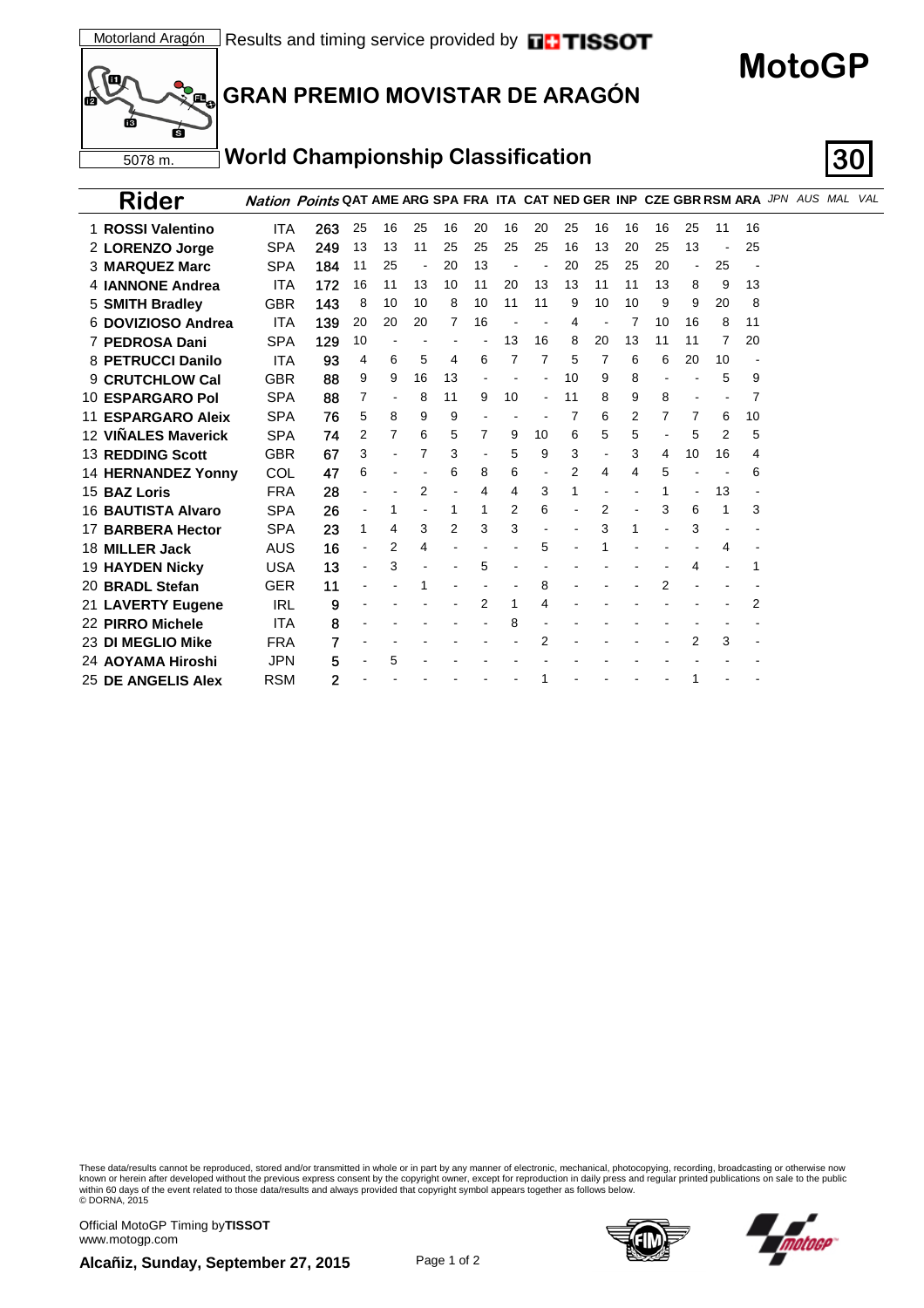| Constructor                        | Points QAT AME ARG SPA FRA ITA CAT NED GER INP CZE GBR RSM ARA JPN AUS MAL     |    |    |    |    |    |    |    |    |    |    |    |    |    |    |  | VAL |
|------------------------------------|--------------------------------------------------------------------------------|----|----|----|----|----|----|----|----|----|----|----|----|----|----|--|-----|
| 1 YAMAHA                           | 322                                                                            | 25 | 16 | 25 | 25 | 25 | 25 | 25 | 25 | 16 | 20 | 25 | 25 | 20 | 25 |  |     |
| 2 HONDA                            | 260                                                                            | 11 | 25 | 16 | 20 | 13 | 13 | 16 | 20 | 25 | 25 | 20 | 11 | 25 | 20 |  |     |
| <b>3 DUCATI</b>                    | 210                                                                            | 20 | 20 | 20 | 10 | 16 | 20 | 13 | 13 | 11 | 11 | 13 | 20 | 10 | 13 |  |     |
| 4 SUZUKI                           | 105                                                                            | 5  | 8  | 9  | 9  | 7  | 9  | 10 | 7  | 6  | 5  |    | 7  | 6  | 10 |  |     |
| <b>5 YAMAHA FORWARD</b>            | 33                                                                             |    |    | 2  |    | 4  | 4  | 8  | 1  |    |    |    |    | 13 |    |  |     |
| <b>6 APRILIA</b>                   | 26                                                                             |    |    |    |    |    | 2  | 6  |    | 2  |    | 3  | 6  |    | 3  |  |     |
| 7 ART                              | $\mathbf{2}$                                                                   |    |    |    |    |    |    |    |    |    |    |    |    |    |    |  |     |
| l eam                              | Points QAT AME ARG SPA FRA ITA CAT NED GER INP CZE GBR RSM ARA JPN AUS MAL VAL |    |    |    |    |    |    |    |    |    |    |    |    |    |    |  |     |
| 1 MOVISTAR YAMAHA MOTOGP 512       |                                                                                | 38 | 29 | 36 | 41 | 45 | 41 | 45 | 41 | 29 | 36 | 41 | 38 | 11 | 41 |  |     |
| <b>2 REPSOL HONDA TEAM</b>         | 318                                                                            | 21 | 30 |    | 20 | 13 | 13 | 16 | 28 | 45 | 38 | 31 | 11 | 32 | 20 |  |     |
| <b>3 DUCATI TEAM</b>               | 311                                                                            | 36 | 31 | 33 | 17 | 27 | 20 | 13 | 17 | 11 | 18 | 23 | 24 | 17 | 24 |  |     |
| <b>4 MONSTER YAMAHA TECH 3</b>     | 231                                                                            | 15 | 10 | 18 | 19 | 19 | 21 | 11 | 20 | 18 | 19 | 17 | 9  | 20 | 15 |  |     |
| <b>5 TEAM SUZUKI ECSTAR</b>        | 150                                                                            | 7  | 15 | 15 | 14 | 7  | 9  | 10 | 13 | 11 | 7  | 7  | 12 | 8  | 15 |  |     |
| <b>6 OCTO PRAMAC RACING</b>        | 140                                                                            | 10 | 6  | 5  | 10 | 14 | 13 | 7  |    | 11 | 10 | 11 | 20 | 10 | 6  |  |     |
| <b>7 LCR HONDA</b>                 | 104                                                                            | 9  | 11 | 20 | 13 |    |    | 5  | 10 | 10 | 8  |    |    | 9  | 9  |  |     |
| 8 EG 0.0 MARC VDS                  | 67                                                                             | 3  |    |    | 3  |    | 5  | 9  | 3  |    | 3  | 4  | 10 | 16 | 4  |  |     |
| <b>9 FORWARD RACING</b>            | 37                                                                             |    |    | 3  |    | 4  | 4  | 11 |    |    |    |    |    | 13 |    |  |     |
| <b>10 AVINTIA RACING</b>           | 30                                                                             | 1  | 4  | 3  | 2  | 3  | 3  | 2  |    | 3  |    |    | 5  | 3  |    |  |     |
| 11 APRILIA RACING TEAM GRESI       | 28                                                                             |    |    |    |    |    | 2  | 6  |    |    |    | 5  | 6  |    | 3  |  |     |
| <b>12 ASPAR MOTOGP TEAM</b>        | 22                                                                             |    | 3  |    |    |    |    | 4  |    |    |    |    | 4  |    | 3  |  |     |
| <b>13 E-MOTION IODARACING TEAM</b> | 2                                                                              |    |    |    |    |    |    |    |    |    |    |    |    |    |    |  |     |

These data/results cannot be reproduced, stored and/or transmitted in whole or in part by any manner of electronic, mechanical, photocopying, recording, broadcasting or otherwise now<br>within 60 days of the event related to

Official MotoGP Timing by **TISSOT**www.motogp.com

**Alcañiz, Sunday, September 27, 2015** Page 2 of 2



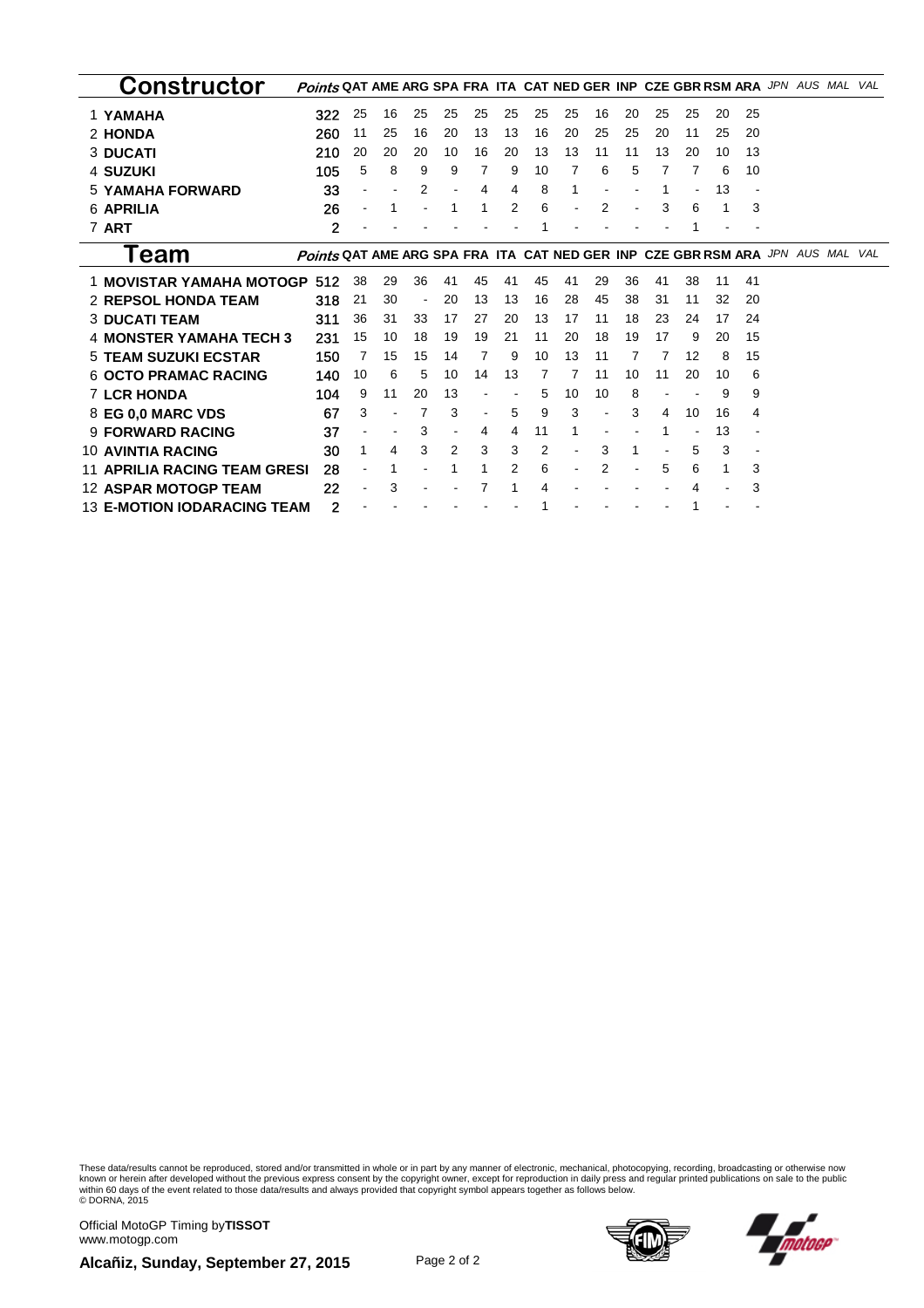

# **GRAN PREMIO MOVISTAR DE ARAGÓN**

### **World Championship Classification 30**

| Rider                  |            | <b>Nation Points QAT AME ARG SPA FRA ITA CAT NED GER INP CZE GBR RSM ARA JPN AUS MAL VAL</b> |                          |    |                |    |    |    |                |    |    |    |    |    |                |    |  |  |
|------------------------|------------|----------------------------------------------------------------------------------------------|--------------------------|----|----------------|----|----|----|----------------|----|----|----|----|----|----------------|----|--|--|
| 1 ZARCO Johann         | <b>FRA</b> | 284                                                                                          | 8                        | 20 | 25             | 20 | 16 | 20 | 25             | 25 | 20 | 20 | 25 | 25 | 25             | 10 |  |  |
| 2 RABAT Tito           | <b>SPA</b> | 206                                                                                          |                          | 13 | 4              | 16 | 20 | 25 | 16             | 20 |    | 11 | 20 | 16 | 20             | 25 |  |  |
| 3 RINS Alex            | <b>SPA</b> | 184                                                                                          | 13                       | 16 | 20             |    |    | 5  | 20             | 13 | 16 | 25 | 16 | 20 | $\blacksquare$ | 20 |  |  |
| 4 LOWES Sam            | <b>GBR</b> | 144                                                                                          | ÷                        | 25 | 16             |    | 13 | 13 | 13             | 16 | 11 |    | 11 | 10 | $\blacksquare$ | 16 |  |  |
| 5 LUTHI Thomas         | SWI        | 142                                                                                          | 16                       | 4  | 10             | 13 | 25 |    | 10             | 11 | 10 | 10 | 9  | 7  | 6              | 11 |  |  |
| 6 FOLGER Jonas         | <b>GER</b> | 125                                                                                          | 25                       |    | 7              | 25 |    |    | 9              | 9  | 2  | 4  | 10 | 11 | 10             | 13 |  |  |
| <b>7 SIMEON Xavier</b> | <b>BEL</b> | 96                                                                                           | 20                       |    |                | 11 | 8  | 10 | $\blacksquare$ | 10 | 25 | 8  |    |    | 4              |    |  |  |
| 8 MORBIDELLI Franco    | <b>ITA</b> | 84                                                                                           | 11                       | 11 | 11             | 10 | 11 |    | 8              |    |    | 16 | 6  |    |                |    |  |  |
| 9 NAKAGAMI Takaaki     | <b>JPN</b> | 69                                                                                           | $\overline{2}$           | 6  |                |    | 9  | 3  |                | 3  | 9  | 7  | 4  | 2  | 16             | 8  |  |  |
| 10 AEGERTER Dominiqu   | SWI        | 62                                                                                           | 1                        |    | 3              |    | 6  | 16 | 7              | 4  | 6  | 13 | 3  | 3  |                |    |  |  |
| <b>11 MARQUEZ Alex</b> | <b>SPA</b> | 62                                                                                           | 5                        | 1  | 1              | 7  |    | 4  | 5              | 7  |    | 6  | 13 | 13 |                |    |  |  |
| 12 CORTESE Sandro      | <b>GER</b> | 62                                                                                           | 9                        | 2  | 9              |    | 2  | 8  |                |    | 5  |    | 8  | 8  | 8              | 3  |  |  |
| 13 CORSI Simone        | <b>ITA</b> | 60                                                                                           | $\blacksquare$           | 5  |                | 8  |    |    | 3              | 6  | 13 |    | 5  |    | 13             | 7  |  |  |
| <b>14 SIMON Julian</b> | <b>SPA</b> | 58                                                                                           | 3                        | 7  | $\blacksquare$ | 5  | 10 | 9  |                | 5  | 7  |    |    |    | 11             |    |  |  |
| 15 KALLIO Mika         | <b>FIN</b> | 53                                                                                           | 10                       | 8  | 13             |    |    |    | 4              | 8  | 4  |    |    |    |                | 5  |  |  |
| 16 BALDASSARRI Lorenz  | <b>ITA</b> | 52                                                                                           | 6                        |    | 8              | 3  |    | 6  | 6              |    | 8  |    |    |    | 9              | 6  |  |  |
| <b>17 SALOM Luis</b>   | <b>SPA</b> | 50                                                                                           | $\overline{\phantom{a}}$ |    | 5              | 9  |    | 11 | 11             |    |    |    | 7  |    | 7              |    |  |  |
| 18 SYAHRIN Hafizh      | MAL        | 45                                                                                           | 4                        | 10 | 6              | 4  | 7  |    | 2              | 1  |    |    | 2  |    |                | 9  |  |  |
| 19 WEST Anthony        | AUS        | 30                                                                                           | ÷                        | 9  | 2              | 1  | 5  |    |                |    |    | 3  |    | 9  | 1              |    |  |  |
| 20 PONS Axel           | <b>SPA</b> | 28                                                                                           |                          |    |                |    |    | 7  |                |    | 1  | 9  |    | 1  | 5              | 4  |  |  |
| 21 SCHROTTER Marcel    | <b>GER</b> | 20                                                                                           |                          | 3  |                | 6  | 3  |    |                |    |    | 2  |    | 5  |                | 1  |  |  |
| 22 KRUMMENACHER Ran    | SWI        | 19                                                                                           |                          |    |                | 2  | 4  | 2  |                | 2  | 3  |    |    | 4  | 2              |    |  |  |
| 23 SHAH Azlan          | MAL        | 11                                                                                           |                          |    |                |    |    |    |                |    |    | 5  |    |    | 3              | 2  |  |  |
| 24 ROSSI Louis         | <b>FRA</b> | 7                                                                                            | 7                        |    |                |    |    |    |                |    |    |    |    |    |                |    |  |  |
| 25 CARDUS Ricard       | <b>SPA</b> | 6                                                                                            |                          |    |                |    |    |    |                |    |    |    |    | 6  |                |    |  |  |
| 26 MULHAUSER Robin     | SWI        | 1                                                                                            |                          |    |                |    |    |    |                |    |    |    |    |    |                |    |  |  |
|                        |            |                                                                                              |                          |    |                |    |    |    |                |    |    |    |    |    |                |    |  |  |

| <b>CONSTRUCTOR</b> Points QAT AME ARG SPA FRA ITA CAT NED GER INP CZE GBR RSM ARA JPN AUS MAL VAL |                                                         |  |  |  |  |  |  |                                     |  |  |
|---------------------------------------------------------------------------------------------------|---------------------------------------------------------|--|--|--|--|--|--|-------------------------------------|--|--|
| <b>1 KALEX</b>                                                                                    | <b>345</b> 25 20 25 25 25 25 25 25 25 25 25 25 25 25 25 |  |  |  |  |  |  |                                     |  |  |
| 2 SPEED UP                                                                                        | <b>166</b> 3 25 16 5 13 13 13 16 11 3 11 10 11 16       |  |  |  |  |  |  |                                     |  |  |
| 3 TECH 3                                                                                          |                                                         |  |  |  |  |  |  | 27 7 3 - 6 3 - - - - 2 - 5 - 1      |  |  |
| 4 SUTER                                                                                           |                                                         |  |  |  |  |  |  | $6 - - - - - - - - - - - - 6 - - -$ |  |  |

These data/results cannot be reproduced, stored and/or transmitted in whole or in part by any manner of electronic, mechanical, photocopying, recording, broadcasting or otherwise now<br>known or herein after developed without © DORNA, 2015





**Moto2**

Official MotoGP Timing by **TISSOT**www.motogp.com

**Alcañiz, Sunday, September 27, 2015**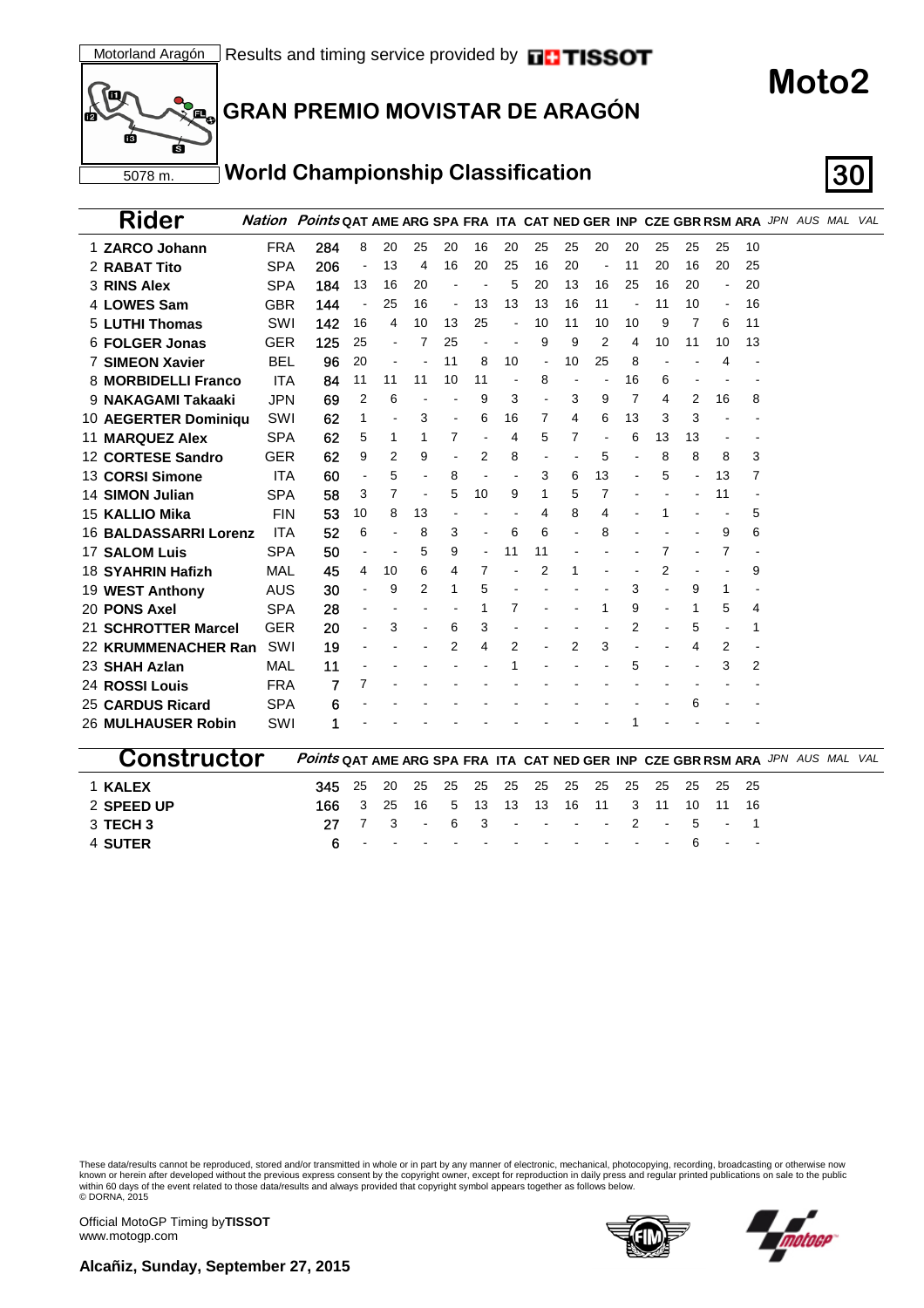



# **GRAN PREMIO MOVISTAR DE ARAGÓN**

### **World Championship Classification 30**

| Rider                       |            | Nation Points QAT AME ARG SPA FRA ITA CAT NED GER INP CZE GBR RSM ARA JPN AUS MAL VAL |                          |    |    |    |    |    |                          |                          |                |                          |    |                          |    |    |  |  |
|-----------------------------|------------|---------------------------------------------------------------------------------------|--------------------------|----|----|----|----|----|--------------------------|--------------------------|----------------|--------------------------|----|--------------------------|----|----|--|--|
| 1 KENT Danny                | <b>GBR</b> | 234                                                                                   | 16                       | 25 | 25 | 25 | 13 | 20 | 25                       | 16                       | 25             | $\overline{\phantom{a}}$ | 9  | 25                       | 10 |    |  |  |
| 2 BASTIANINI Enea           | <b>ITA</b> | 179                                                                                   | 20                       | 13 | 7  | 7  | 20 | 11 | 20                       | 10                       | 16             | 10                       | 20 | $\overline{\phantom{a}}$ | 25 |    |  |  |
| 3 OLIVEIRA Miguel           | <b>POR</b> | 159                                                                                   |                          |    | 13 | 20 | 8  | 25 | 11                       | 25                       |                | 1                        | 8  | 3                        | 20 | 25 |  |  |
| 4 FENATI Romano             | <b>ITA</b> | 155                                                                                   | $\overline{\phantom{a}}$ | 8  | 8  | 10 | 25 | 16 | 8                        | 11                       | 13             | 13                       | 10 | 4                        | 13 | 16 |  |  |
| 5 ANTONELLI Niccolò         | ITA        | 136                                                                                   | 8                        |    |    |    | 11 | 10 | 13                       | 7                        | 11             | 9                        | 25 | 16                       | 16 | 10 |  |  |
| 6 VAZQUEZ Efren             | <b>SPA</b> | 129                                                                                   | 13                       | 16 | 20 | 11 |    |    | 16                       | $\overline{\phantom{a}}$ | 20             |                          | 13 | 7                        |    | 13 |  |  |
| <b>7 BINDER Brad</b>        | <b>RSA</b> | 110                                                                                   | 6                        | 11 | 11 | 16 |    | 6  | 7                        | 9                        | 9              | 8                        | 16 |                          | 11 |    |  |  |
| 8 QUARTARARO Fabio          | <b>FRA</b> | 92                                                                                    | 9                        | 20 | 10 | 13 |    |    | 2                        | 20                       |                | 5                        |    | 13                       |    |    |  |  |
| 9 NAVARRO Jorge             | <b>SPA</b> | 92                                                                                    | 4                        |    |    | 8  |    | 9  | 10                       | 13                       | 10             | 7                        | 11 |                          |    | 20 |  |  |
| 10 VIÑALES Isaac            | <b>SPA</b> | 82                                                                                    | 10                       | 7  | 16 | 5  | 9  | 8  | 9                        |                          |                | 11                       |    |                          | 7  |    |  |  |
| <b>11 BAGNAIA Francesco</b> | <b>ITA</b> | 72                                                                                    | 7                        |    | 5  | 9  | 16 | 13 |                          | 5                        |                |                          | 4  |                          | 8  | 5  |  |  |
| 12 MCPHEE John              | <b>GBR</b> | 70                                                                                    | 11                       | 10 | 1  | 6  |    |    |                          | 6                        | $\overline{a}$ | 20                       | 6  | 10                       |    |    |  |  |
| <b>13 MASBOU Alexis</b>     | <b>FRA</b> | 63                                                                                    | 25                       |    |    |    |    | 7  |                          |                          | 8              | $\overline{\phantom{a}}$ |    | 5                        | 9  | 8  |  |  |
| 14 OETTL Philipp            | GER        | 57                                                                                    | $\overline{2}$           | 3  |    |    | 6  |    | 6                        | 1                        | 5              | 16                       | 1  |                          | 6  | 11 |  |  |
| 15 LOI Livio                | <b>BEL</b> | 56                                                                                    | $\overline{a}$           |    | 4  | 3  | 3  | 2  |                          | 3                        |                | 25                       |    | 11                       | 4  | 1  |  |  |
| 16 KORNFEIL Jakub           | <b>CZE</b> | 48                                                                                    | $\blacksquare$           | 5  | 2  |    | 10 |    |                          |                          | 2              |                          | 7  | 20                       |    | 2  |  |  |
| 17 HANIKA Karel             | <b>CZE</b> | 33                                                                                    | 3                        | 6  | 9  |    |    |    |                          | 8                        | 3              | 4                        |    |                          |    |    |  |  |
| 18 MARTIN Jorge             | <b>SPA</b> | 33                                                                                    | 1                        |    |    | 2  |    |    | 5                        |                          | 4              | 6                        | 5  |                          | 1  | 9  |  |  |
| 19 LOCATELLI Andrea         | <b>ITA</b> | 31                                                                                    | 5                        | 9  |    |    |    | 3  | 4                        |                          | 7              | 3                        |    |                          |    |    |  |  |
| 20 MIGNO Andrea             | <b>ITA</b> | 30                                                                                    |                          | 4  |    |    | 7  | 1  | $\overline{\phantom{a}}$ | 4                        |                |                          | 3  | 1                        | 3  | 7  |  |  |
| 21 AJO Niklas               | <b>FIN</b> | 21                                                                                    | $\overline{a}$           | 2  | 6  |    |    | 4  | 3                        |                          | 6              |                          |    |                          |    |    |  |  |
| 22 ONO Hiroki               | <b>JPN</b> | 21                                                                                    |                          |    | 3  |    | 5  | 5  |                          | 2                        |                |                          |    |                          |    | 6  |  |  |
| 23 GUEVARA Juanfran         | <b>SPA</b> | 15                                                                                    |                          |    |    |    | 4  |    |                          |                          |                |                          | 2  | 9                        |    |    |  |  |
| 24 DALLA PORTA Lorenz       | <b>ITA</b> | 13                                                                                    |                          |    |    |    |    |    |                          |                          |                |                          |    | 8                        | 5  |    |  |  |
| 25 DANILO Jules             | <b>FRA</b> | 7                                                                                     |                          |    |    |    |    |    |                          |                          |                | 2                        |    |                          |    |    |  |  |
| 26 MANZI Stefano            | <b>ITA</b> | 7                                                                                     |                          |    |    |    |    |    |                          |                          |                |                          |    |                          | 2  | 4  |  |  |
| 27 SUZUKI Tatsuki           | <b>JPN</b> | 6                                                                                     |                          |    |    |    |    |    |                          |                          |                |                          |    | 6                        |    |    |  |  |
| 28 HERRERA Maria            | <b>SPA</b> | 4                                                                                     |                          |    |    |    |    |    |                          |                          |                |                          |    |                          |    | 3  |  |  |
| 29 KHAIRUDDIN Zulfahmi      | MAL        | 4                                                                                     |                          |    |    |    | 2  |    |                          |                          |                |                          |    | 2                        |    |    |  |  |
| 30 FERRARI Matteo           | <b>ITA</b> | 1                                                                                     |                          |    |    |    |    |    |                          |                          |                |                          |    |                          |    |    |  |  |

| <b>CONSTRUCTOR</b> POINTS QAT AME ARG SPA FRA ITA CAT NED GER INP CZE GBR RSM ARA JPN AUS MAL VAL |                                               |  |  |  |  |  |                                   |  |  |  |
|---------------------------------------------------------------------------------------------------|-----------------------------------------------|--|--|--|--|--|-----------------------------------|--|--|--|
| <b>1 HONDA</b>                                                                                    | 330 25 25 25 25 20 20 25 20 25 25 25 25 25 26 |  |  |  |  |  |                                   |  |  |  |
| 2 KTM                                                                                             | 246 6 11 13 20 25 25 11 25 13 16 16 20 20 25  |  |  |  |  |  |                                   |  |  |  |
| <b>3 MAHINDRA</b>                                                                                 |                                               |  |  |  |  |  | 102 7 1 5 9 16 13 5 5 4 6 5 9 8 9 |  |  |  |
| 4 HUSQVARNA                                                                                       |                                               |  |  |  |  |  | 80 10 7 16 5 9 8 9 - - - - 8 5 3  |  |  |  |

These data/results cannot be reproduced, stored and/or transmitted in whole or in part by any manner of electronic, mechanical, photocopying, recording, broadcasting or otherwise now<br>known or herein after developed without © DORNA, 2015